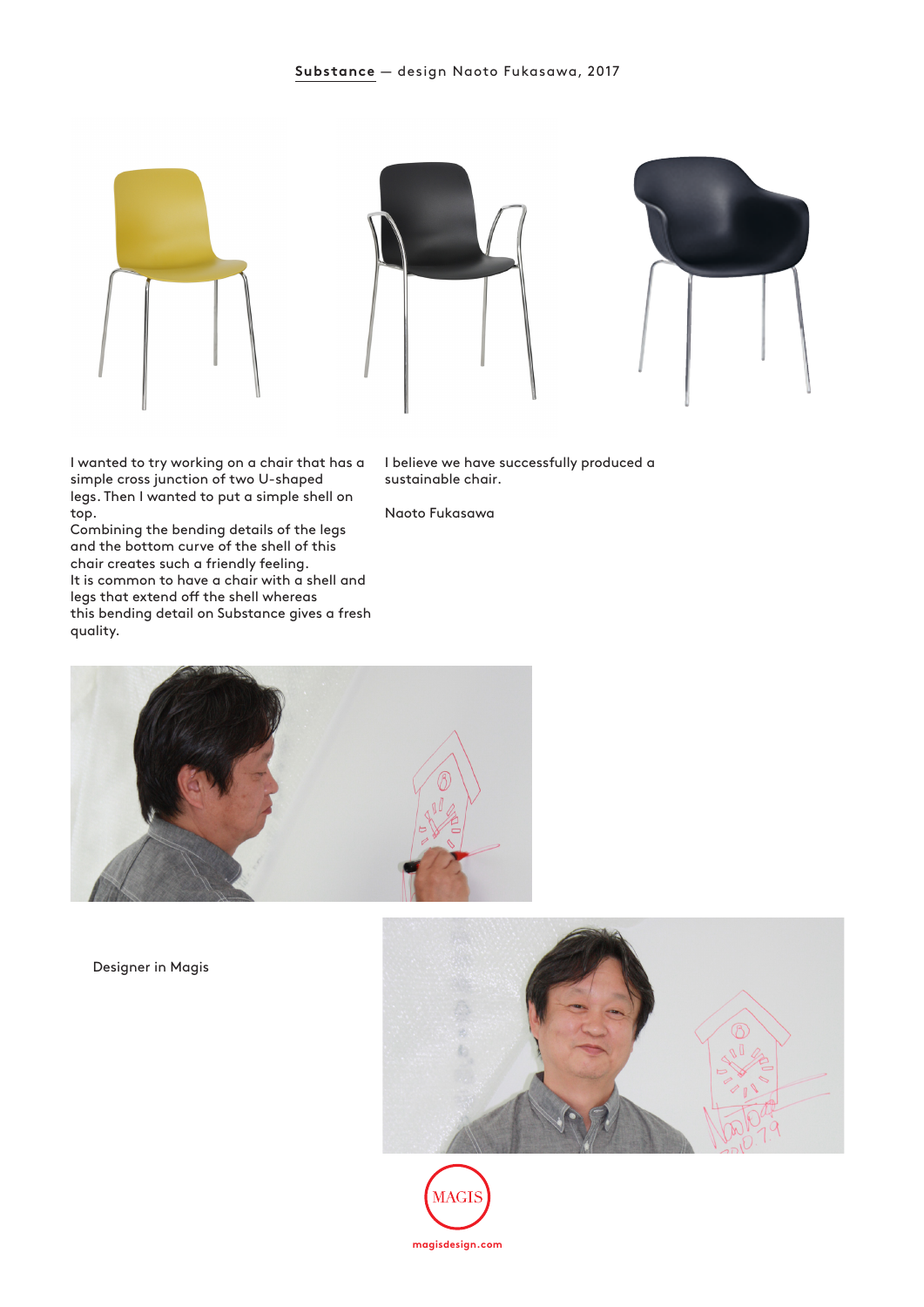## **Substance** — design Naoto Fukasawa, 2017 Technical Sheet

## Chair/chair with arms and armchair

Material: frame in steel tube chromed or painted in polyester powder. Seat in polypropylene.

Magis logo is stamped on each product of our collection vouching for their originality.



**magisdesign.com**

MAGI